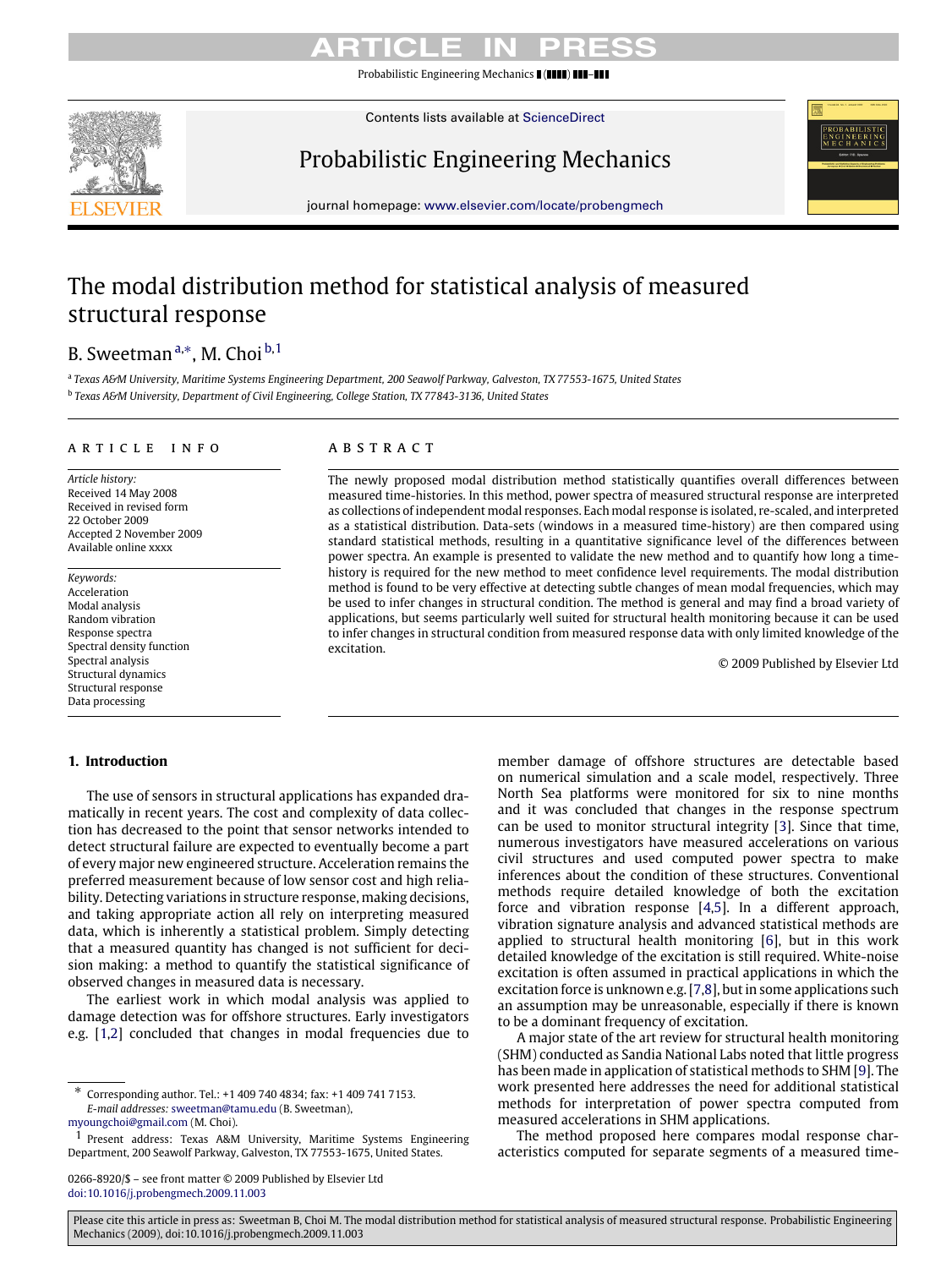### 2 *B. Sweetman, M. Choi / Probabilistic Engineering Mechanics ( ) –*

history. The new method has important advantages over more conventional analyses: (1) The only measured time-history required as input is that of the response, (2) the acceleration data is separated into individual vibrational modes of response, enabling detection of vibrational changes in individual modes even if the overall response is relatively unaffected, (3) if there is a dominant excitation frequency which varies over time, the mode containing that frequency can be excluded from the analysis such that a shift in the excitation frequency is not misinterpreted as a change in structural behavior, and (4) the result is a numerical prediction of the confidence level that there has been some change in the response of the structure. The method presented here is intended only to quantify the statistical significance of shifts in modal frequencies, and leaves the any inference regarding structural parameters such as mass, stiffness, or damage to others.

# **2. Theory: The modal distribution method**

# *2.1. Overview*

This section gives an overview from a conceptual standpoint; computational details are presented in Section [3.](#page-2-0) In the newly proposed method, a measured acceleration time-history is divided into a series of segments, or windows, which are to be sequentially analyzed. Each segment is first converted into a power spectrum through use of the FFT. As always, use of the power spectrum implies stationarity within any window of the time-history, and use of the Fourier transform implies ergodicity. It is implicitly assumed that the dynamic behavior of a structure in a given frequency range can be considered as a set of individual modes of vibration and that these vibrational modes can be considered to be independent. Accordingly, the power spectrum is divided into a series of response frequency ranges, each of which includes a distribution of energy around a single peak frequency. Hereafter, this distribution of energy around a single peak frequency is referred to as a modal distribution. The process of dividing the modal distributions is based on using a penalty method to find local minima between energy peaks (Section [3.1\)](#page-2-1). After this initial division, each modal distribution is treated individually. Any frequency ranges excepting those including a dominant frequency of excitation are presumed to be modal responses; those ranges including dominant frequencies of excitation can be explicitly excluded from the analysis.

Each remaining mode is mapped into a statistical distribution in which the random variable is the modal frequency. The theory underlying this new methodology is further discussed in Section [2.2.](#page-1-0) The overall goal is to quantify the statistical significance of subtle changes in the state of a vibrating structure by comparing modal frequency distributions representing two different segments of a measured response time-history. The mean of each sequential modal distribution in the first window is statistically compared with that of the second window, i.e., the mean of the first mode of the first window is compared with the mean of the first mode of the second window, as are each of the subsequent modal means. In the implementation presented here, the *T* -statistic is applied to quantify the significance of observed differences. The significance of each mean difference is computed independently, and then results are weighted by the magnitude of the energy associated with that mode to compute an overall combined *T* -statistic. Applicability of the *T* -statistic and computation of degree of freedoms are further discussed in Section [2.3.](#page-1-1) The statistical significance of any difference between individual modal means is reported, as well as a combined statistic quantifying differences between all modal means. The entire procedure could be repeated over consecutive segments (windows) of a time-history to monitor for changes in modal response.

# <span id="page-1-0"></span>*2.2. Interpretation of a power spectrum as a statistical distribution*

The heart of the new method lies in interpretation of the vibrational response spectrum as a statistical distribution of modal frequencies. The individual frequency bars making up the discrete power spectrum represent the energy occurring at that frequency, so the discrete power spectrum can be considered as a discrete distribution in which the abscissa is the frequency and the ordinate is the amount of energy at that frequency. Areas under the power spectrum that are not clustered around distinct peaks can be explicitly excluded from the analysis; exclusions might include energy associated with very closely spaced modal peaks and vibrations not associated with any mode shape. The region of the power spectrum associated with any single mode is then normalized to unit area, such that each bar represents the fraction of total energy of the individual mode. The resulting distribution has the same properties as a conventional relative histogram, in which any bar commonly represents the fraction of total occurrences. This interpretation of the power spectrum enables use of conventional statistical tools to compute the significance of changes in mean modal frequencies.

Interpretation of power spectra as statistical distributions for use in statistical inference is quite novel, but the inverse of this interpretation is commonly used in simulation. An infinite timehistory of a stationary process would result in a theoretically perfect (statistical) distribution of the energy of the response, typical of a target power spectrum used in simulation. Mapping of a power spectrum into statistical space is precisely the inverse of simulating a time-series using a power spectrum with random phase. In first-order simulation, a time-history is commonly realized from a target power spectrum as:

<span id="page-1-2"></span>
$$
x(t) = \sum_{n=1}^{N} H_n \cos[2\pi f(n)t + \theta_n]
$$
\n(1)

where  $x(t)$  is the time-history of the simulation.  $H_n$  is the amplitude of each frequency component, the square of which is directly proportional to energy density at that frequency, i.e., the height of an individual bar of the power spectrum. *f*(*n*) is the *n*th frequency (Hz), and  $\theta_n$  is a random phase angle.

The power spectrum is appropriate for interpretation as a statistical distribution, rather than the Fourier amplitude spectrum, because the total area under the power spectrum has physical interpretation as the variance of the process. Separate areas under the power spectrum can be added directly. The combined area of two frequency bars of the power spectrum represents the total power of the process at those two frequencies, analogous to combining frequencies of occurrence in a traditional frequency histogram; the combined area of two frequency bars of a Fourier spectrum has no particular physical interpretation.

# <span id="page-1-1"></span>*2.3. Comparison of statistical distributions*

An infinite time-history would result in an ideal statistical distribution of energy, but in practice a finite time-history is applied to approximate the true underlying distribution. Various statistical methodologies have been developed to compare the means of two data-sets including corrections for relatively small sample sizes. In the response spectra considered here, the Gaussian distribution provides a reasonable fit to the power spectra being compared, and so the *T* -statistic provides a convenient method of comparison between the two distributions. The authors note that there is no theoretical reason to expect modal peaks to conform to the Gaussian distribution. In some cases the Gaussian assumption is strongly violated, including those with very high noise or closely spaced peaks; in such cases the *T* -statistic should not be used.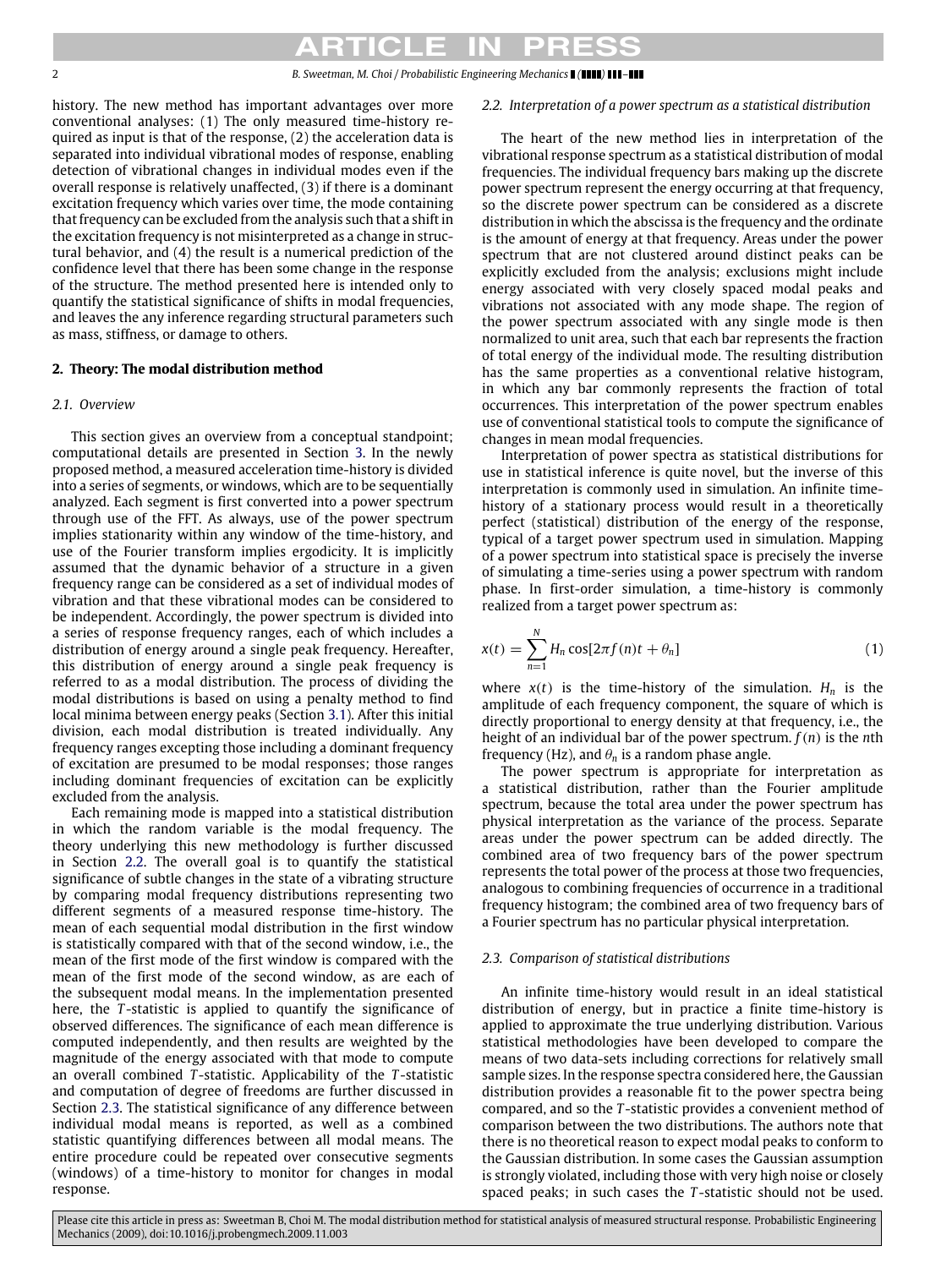Other statistical tests including nonparametric methods based on sampling from an observed distribution could alternatively be used in place of the *T* -test with no fundamental change to this underlying methodology; investigation of extending this method beyond Gaussian shaped modal peaks is the subject of ongoing work by the authors.

In a more typical application, the *T* -statistic is used with a histogram by first selecting bin widths for the raw data, then binning the data into a frequency histogram to form a statistical distribution. The standard deviation of the raw data can be closely estimated from the geometry of the resulting histogram. The purpose of the *T* -statistic is to compensate for the effect of small sample size on the standard deviation as compared with an ideal underlying Gaussian distribution. Here, the frequency intervals implicit to the FFT are equivalent to the bin widths. The energy associated with any frequency bar relates to the energy of each sinusoidal cycle at that frequency. As in a more typical application, the standard deviation of the distribution is closely estimated from its geometry; note, however, that this standard deviation is not equivalent to the square root of the variance of the process, but instead represents the distribution of energy about the mean frequency of an individual modal response. The number of degrees of freedom must also be estimated for use with the *T* -distribution. Here, the number of degrees of freedom is estimated as the number of cycles over which the energy is averaged, which is approximated by the mean frequency in Hertz times the duration of the time-history in seconds. This procedure is equivalent to dividing the total duration by the peak period since the mean and peak frequencies coincide under the Gaussian assumption.

#### <span id="page-2-0"></span>**3. Computational details**

#### <span id="page-2-1"></span>*3.1. Separation of modal distributions: The penalty method*

The power spectrum is computed from the Fourier transform of a window of the measured time-history. Power spectra of measured data generally are not smooth, and identifying the correct minima to use as dividing points between modal distributions is non-trivial. The methodology presented here relies on an initial estimation of the frequency of each mode of vibration for the structure. This initial value would be expected to come from structural analysis, though it could also come from visual inspection of the power spectrum. This initial value need not be of high accuracy because it is only used to specify the endpoints of a penalty method. The penalty method searches for one local minimum between every two adjacent pre-specified modal frequencies, plus one additional minimum above the highest and one below the lowest specified frequencies. The penalty method has been found to be robust in applications with high noise and/or closely spaced frequencies: it always finds the local minimum, regardless of the distance from zero on the spectral plot. The user is cautioned, however, that in these applications the Gaussian assumption is strongly violated and the *T* -statistic should not be applied. Basing the modal separation on local minima also provides additional robustness against noise in the signal because the squaring inherent to the calculation of the power from the Fourier spectrum amplifies maxima in the spectrum more than minima.

To find each local minimum, the method searches the region between two adjacent modal frequency estimates by progressively seeking the minimum of increasingly fine divisions of the region. First, the region is divided into three equal frequency intervals as shown in the second frame of [Fig. 1.](#page-3-0) The area under the power spectrum within each of the three intervals is then computed; every frequency in that interval having the lowest average energy is assigned a penalty value of 1.0. Next, the number of divisions between initial modal frequency guesses is increased to four. The same penalty approach is applied: again, every frequency in the region having the smallest average energy receives a penalty; on this second iteration the penalty is less than 1.0. The process is repeated with the number of divisions increasing by 1 and the penalty decreasing linearly for each subsequent penalty assessment until the average of each region includes not less than 25 of the original bars. Beyond four intervals the method is modified: a penalty is applied to every frequency in each interval having lower average energy (lower average bar height) than both of its contiguous neighbor intervals. After the final iteration, the total penalty is calculated for each of the frequencies between initial modal frequency estimates. The frequency having the largest total penalty is concluded to be the local minimum between energy peaks and is subsequently used as the dividing point. All energy between adjacent local minima is assumed to be associated with a single vibrational mode. Once these modes have been isolated and the peak associated with any dominant frequency in the excitation (if any) has been removed, distribution parameters are calculated for each mode.

#### *3.2. Modal distributions and statistical distributions*

The first step in calculating distribution parameters is normalizing each modal distribution to have unit energy such that it can be treated as a frequency histogram, as outlined in Section [2.2.](#page-1-0) Within each modal distribution, the fraction of energy associated with each frequency bar is computed as:

$$
P_i(e_n) = \frac{a_n}{A_i} \tag{2}
$$

where  $a_n$  is the area of the *n*th frequency bar and  $A_i$  is the total energy associated with the *i*th modal frequency [\(Fig. 1\)](#page-3-0), or the total area between relative minima:

$$
A_i = \sum_{n=1}^{N_i} a_n = \sum_{n=1}^{N_i} S(n) df
$$
 (3)

in which *S*(*n*) is the offset at the *n*th frequency of the power spectrum,  $df$  is the frequency spacing and  $N_i$  is the total number of bars within the *i*th modal distribution. The mean and variance are computed directly from the offsets of the power spectrum using conventional definitions of moments and central moments, e.g. [\[10,](#page-9-9)[11\]](#page-9-10).

$$
\mu_{i,w} = \frac{m_i}{A_i} = \frac{1}{A_i} \sum_{n=1}^{N_i} S(n) f(n) df
$$
\n(4)

$$
s_{i,w}^2 = \frac{\theta_i}{A_i} = \frac{1}{A_i} \sum_{n=1}^{N_i} S(n) (f(n) - \mu_{i,w})^2 df
$$
 (5)

where  $\mu_{i,w}$  and  $s_{i,w}^2$  are the mean frequency and sample variance of the modal distribution,  $m_i$  is the first geometric moment,  $\theta_i$  is the second central geometric moment and *f*(*n*) is the *n*th frequency.

Two important sources of variations in the mean and variance are implicitly considered. The first source is that the data-set being sampled is finite, so any computed mean and variance are sample statistics and not necessarily those of the underlying population; this source of variation is accounted for in the *T* statistic. In this application to random vibrations there is a second important source of variation caused by non-ergodicity; it has been found here that the discontinuous ends of a timehistory can have a meaningful impact on computed statistical moments that is not considered in the *T* -statistic. To minimize apparent differences between windows caused by this non-ergodic effect, power spectra are averaged over successive data-points.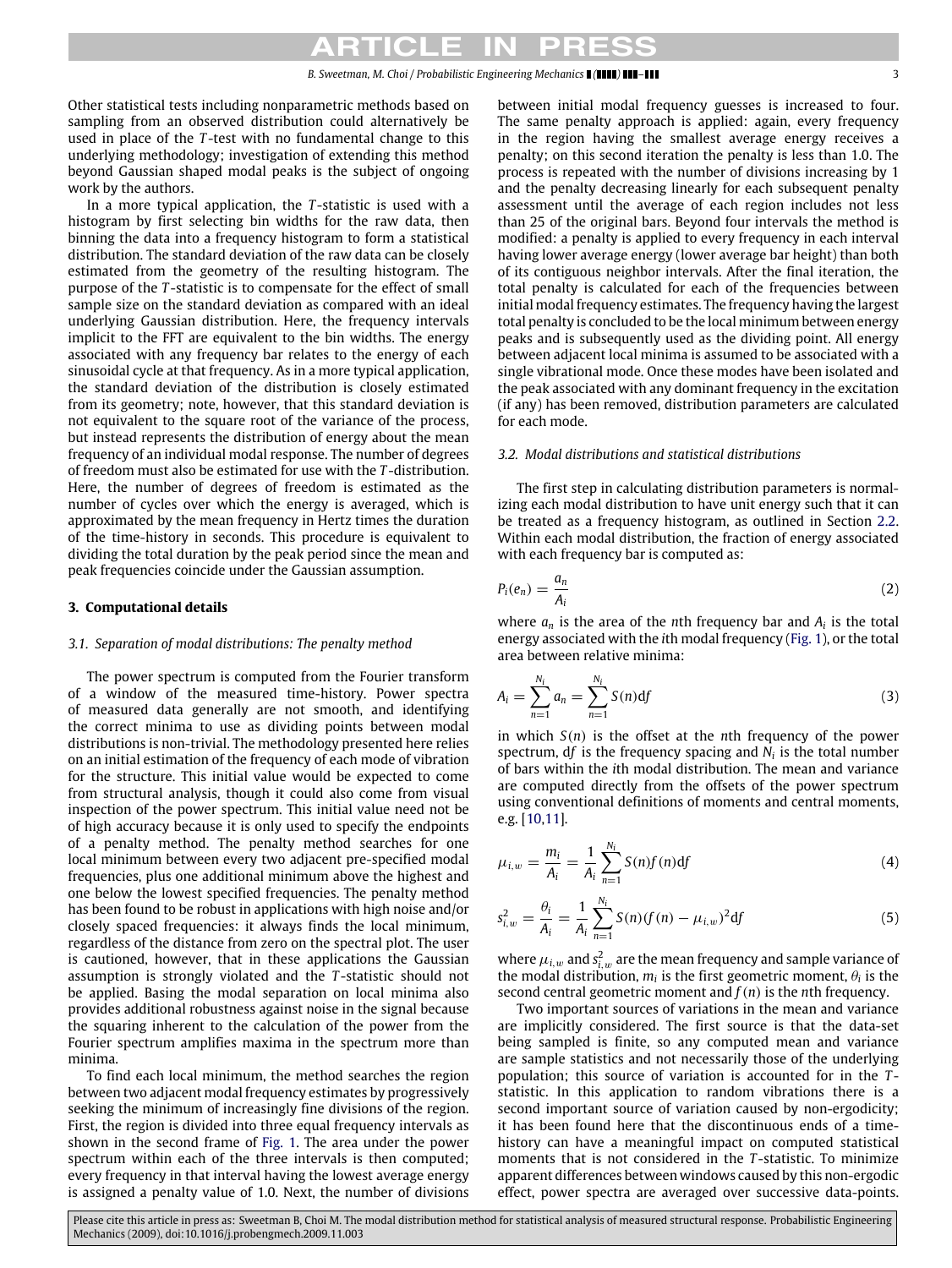<span id="page-3-0"></span>4 *B. Sweetman, M. Choi / Probabilistic Engineering Mechanics ( ) –*



**Fig. 1.** Separation of modal distributions: The penalty method.

Specifically, for each window a power spectrum is computed 100 times, with both the start and end points shifted two points forward in time; the resulting 100 spectra are averaged and treated as a single representative spectrum for that window.

# *3.3. Comparison: Statistical hypothesis testing*

Spectral peaks of field data generally appear as a cluster of energy around some frequency. Here, mean frequencies of individual modes are treated as random variables and observed clusters of energy are treated as statistical distributions. The benefit is that rigorous statistical analysis can then be applied to assess the significance of apparent differences between distributions.

The *T* -test is a conventional method to determine the statistical significance of a difference between two sample means from populations sampled from underlying Gaussian distributions. The test can be used when the number of samples is too small for the central limit theorem to apply and where the true variances of the underlying processes are not known to be equal. Use of the *T* -test in this application is not strictly justified because the underlying distributions are not known to be Gaussian, though in the example presented here the energy peaks are broadly spaced and damping is sufficient to have ''bell-shaped'' modal peaks, so use of the *T* -test may be reasonable. A power spectrum must be computed to assess the degree to which individual peaks conform to the Gaussian distribution because the shape of these peaks is independent of the relative Gaussianity of the underlying process. As noted in Section [2.3,](#page-1-1) for some cases the Gaussian assumptions are strongly violated and use of the *T* -test is not appropriate. If the *T* -test is deemed suitable, the *T* -statistic can be computed as e.g. [\[12\]](#page-9-11):

$$
T_i = \frac{\Delta \mu_i}{s_i} \tag{6}
$$

where

$$
\Delta \mu_i = \mu_{i,1} - \mu_{i,2} \tag{7}
$$

$$
s_i^2 = s_{i,1}^2/N_{i,1} + s_{i,2}^2/N_{i,2}
$$
\n(8)

$$
N_{i,w} = D_w \mu_{i,w} \tag{9}
$$

in which  $\mu_{i,w}$  is the mean of the *i*th mode of the  $w$ th segment,  $s^2_{i,w}$  is the sample variance, and the number of samples  $N_i$ <sub>w</sub> is estimated as the number of cycles expected at each modal frequency.  $D_w$  is the duration of the  $w$ th data window.

*Ti* is distributed approximately as a Student's *T* with the number of degrees of freedom for the *i*th mode equal to e.g. [\[12\]](#page-9-11):

$$
DOF_i = \frac{(s_{i,1}^2/N_{i,1} + s_{i,2}^2/N_{i,2})^2}{(s_{i,1}^2/N_{i,1})^2/(N_{i,1} - 1) + (s_{i,2}^2/N_{i,2})^2/(N_{i,2} - 1)}.
$$
(10)

### *3.4. Overall comparison of response*

Accurate assessment of the significance of changes in the observed vibrational response requires consideration of all modes. Here, the ensemble of observed differences between each pair of mean modal frequencies is treated as a set of repeated measurements with differing uncertainties, i.e., observed differences between the first pair of modal distributions are combined with observed differences between pairs of sequentially higher modes. An overall *P*-value is calculated by computing a combined *T* -statistic, which weights differences between the means by the fraction of energy represented for each individual mode. The fraction of energy associated with the *i*th mode for each of the two windows is:

$$
E_{i,w} = \frac{A_{i,w}}{\sum_{i=1}^{I} A_{i,w}}
$$
 (11)

where *I* is the total number of modes in the power spectrum and  $w$  is either 1 or 2, denoting either the first or second window of the time-series. The overall *T* -statistic is found using Eq. [\(12\),](#page-3-1) in which  $\Delta \mu$  and s<sup>2</sup> are computed as averages weighted by the fraction of energy associated with each of the *I* modes:

<span id="page-3-1"></span>
$$
T = \frac{\Delta \mu}{s} \tag{12}
$$

where

$$
\Delta \mu = \sum_{i=1}^{I} 0.5(E_{i,1} + E_{i,2}) \Delta \mu_i
$$
\n(13)

$$
s^{2} = \sum_{i=1}^{I} 0.5(E_{i,1} + E_{i,2})s_{i}^{2}.
$$
 (14)

The *T* -statistic resulting from Eq. [\(12\)](#page-3-1) represents the weighted average of differences between the means of each pair of modes. The number of degrees of freedom for use with a standard *T* distribution is estimated as the total number of vibration cycles in all vibrational modes. This number is expected to be larger than the observed number of zero-upcrossings in the time-history because modal frequencies with small fractions of the total energy will not directly contribute to the number of upcrossings. The total degrees of freedom to be used in conjunction with the *T* -statistic is estimated as the sum of individual degrees of freedom:

$$
DOF = \sum_{i=1}^{I} DOF_i.
$$
\n(15)

#### **4. Type I and Type II errors: Minimum data requirements**

One significant issue that must be addressed prior to any practical implementation of any data analysis technique is assessing how much data is required for the method to be effective. There are exactly two ways a method can fail: (1) it could detect a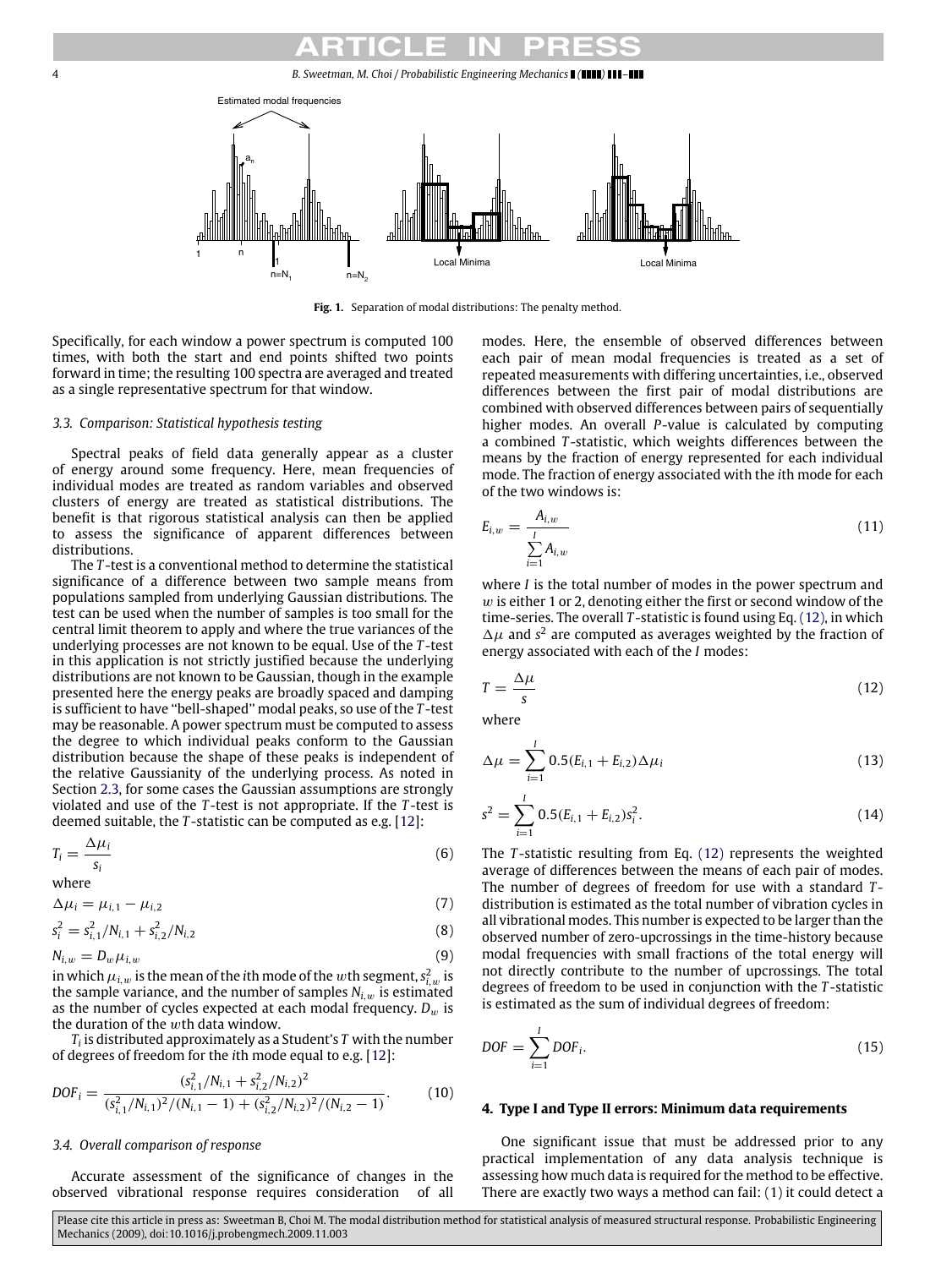difference between the two power spectra when there is in fact no underlying difference, or (2) it could fail to detect a difference that does in fact exist. The null hypothesis  $(H_0)$  implicitly underlying use of the *T* -test is that there is no difference between the two distributions, which makes category (1) a Type I error (reject *H*<sup>0</sup> when it is true) and category (2) a Type II error (fail to reject  $H_0$ when it is false).

For many practical applications, it is desirable to calculate how long a data-set is required to detect a modal shift of a pre-determined size with a pre-specified confidence level while maintaining an acceptably low probability of false alarms. To compute the required length of the data-set, the *P*-value is itself treated as a random variable. For any specific number of vibration cycles, a histogram of predicted *P*-values could be created and normalized to a PDF. As part of this work, numerous sets of *P*-values have been generated by application of the modal distribution method to pairs of time-histories, each independently realized from a pair of target spectra with known modal differences; the distribution of predicted *P*-values has been found to be well described by a theoretical gamma distribution. The PDF and CDF (*g* and *G*) can be expressed in terms of the gamma function e.g. [\[12\]](#page-9-11):

$$
g(x; \alpha, \theta) = \frac{x^{\alpha - 1} e^{-\frac{x}{\theta}}}{\Gamma(\alpha, \infty) \theta^{\alpha}}
$$
(16)

$$
G(x; \alpha, \theta) = \frac{\Gamma\left(\alpha, \frac{x}{\theta}\right)}{\Gamma(\alpha, \infty)}
$$
\n(17)

in which  $\Gamma(\alpha, y)$  denotes the gamma function:  $\Gamma(\alpha, y) =$  $\int_0^y t^{\alpha-1} e^{-t} dt$ . The shape parameter ( $\alpha$ ) and the scale parameter ( $\theta$ ) define the gamma distribution completely, and can be calculated from the mean ( $\mu$ ) and sample variance ( $s^2$ ) of an ensemble of Pvalues as  $\alpha = \mu^2/s^2$  and  $\theta = s^2/\mu$ .

The area under the gamma PDF below the pre-specified confidence level corresponds to the probability that any future prediction of a *P*-value will be at or below that confidence level, i.e., the probability that the method will detect changes in modal frequencies with the required confidence level. The probability of a Type I error equals this area if there is no actual difference between the underlying distributions; the probability of a Type II error can be computed as one minus this area if there is a difference between distributions.

It is relatively straightforward to determine the minimum required time-history for some new application using the gamma distribution. First, the mean and standard deviation of the predicted *P*-values must be known. These values can be determined by simulation from target spectra with spectral shapes comparable to those expected for the physical system to be studied and with modal frequency shifts equal to those sought to be detected. The mean of the *P*-values is the expected value of future *P*-value predictions; the standard deviation can be used in conjunction with the gamma distribution to assign confidence intervals to this mean. A worked example of each error type is provided.

#### **5. Example 1: Simulated data**

In this section and Section [6,](#page-7-0) two examples are presented, both relevant to vortex induced vibrations of marine drilling risers, and both based on physical data of practical importance. Here, the riser is undamaged in all cases, and the dominant response frequencies are not related to environmental excitation frequencies: any change in modal response parameters is believed to be caused by hydrodynamic interactions, in particular, to be caused by the mass of the water entrained with the vibration.

Marine risers are the pipes transmitting fluids between the sea-floor and a floating production platform. A riser, or any other slender structure subject to strong flow across its axis, may interact with the current to create vortex induced vibrations (VIV). Prediction of this complicated fluid–structure interaction has been a historically intractable problem, in part because two separate quantities are unknown: the excitation force due to fluid–structure interaction and the effective mass of the riser which is highly influenced by the mass of the water entrained with the riser motion, usually referred to as the ''added mass''.

The first family of examples uses data simulated from target power spectra originally estimated from measured data for a case with poorly defined spectral peaks; the second example applies the new method directly to measured time-histories for a case with well-defined peaks. The use of simulated data is helpful because the underlying target spectra are known precisely, and so can be used to assess the effectiveness of the method under various conditions. The example quantifies the probability of both Type I and Type II errors, then compares the results of this method with conventional tests of stationarity. In the second example, the method is applied to measured data to demonstrate applicability to measured riser data. Results are broadly as expected, though effectiveness cannot be well-quantified because the statistical characteristics of the parent processes are not precisely known.

#### *5.1. Data simulation from known underlying target spectra*

<span id="page-4-0"></span>In order to quantify the effectiveness of the new method, it is tested against time-histories simulated from ideal target spectra, which are precisely known. The initial target power spectrum is generated from measured field data by first computing the power spectrum from a measured time-history and then smoothing the first two modes into the ideal target spectrum *S* [\(Fig. 2\)](#page-5-0). The field data shown has observable energy above the first two modes that is not clearly separable into distinct peaks; this energy may be indicative of higher modes of vibration at very closely spaced frequencies. In this example, energy higher than the first two modes is not believed to be useful for detecting changes in the underlying process, and so is excluded from the analysis in both data simulation and method application. After the measured data has been idealized into a target power spectrum, known changes in modal properties are introduced to the smoothed spectrum. Time-histories needed for the example are then simulated from these spectra using the conventional method as in Eq. [\(1\).](#page-1-2) In this example, the simulation includes as many frequency components as there are time-steps to ensure randomness. Finally, a Gaussian white-noise signal is added to each time-history. The level of noise added is 1.9 mg rms, which is typical of the noise level observed in the actual field data underlying this example; noise inherent to a high-quality  $\pm 1$  g accelerometer alone is typically around 0.5 mg rms.

#### *5.2. Application of the method*

To assess the minimum amount of data necessary, the new method is applied to each pair of simulated time-histories for increasingly long data windows. The shorter time-histories are the early parts of the longer histories, i.e., the 30 min data window test for target spectrum  $S_1$  is the first part of the time-history used in the 60 min test. Unless otherwise noted, all cases include the 1.9 mg Gaussian white noise and all plots are generated by performing 25 independent tests and averaging the results.

#### *5.2.1. Type I errors: No change in true underlying spectra*

To quantify the probability of having a Type I error, 50 realizations of the original bimodal target spectrum, *S*, are simulated and the modal distribution method is applied to the resulting 25 independent pairs of time-histories. [Fig. 4](#page-5-1) shows the average of the *P*-values from these tests, all of which are above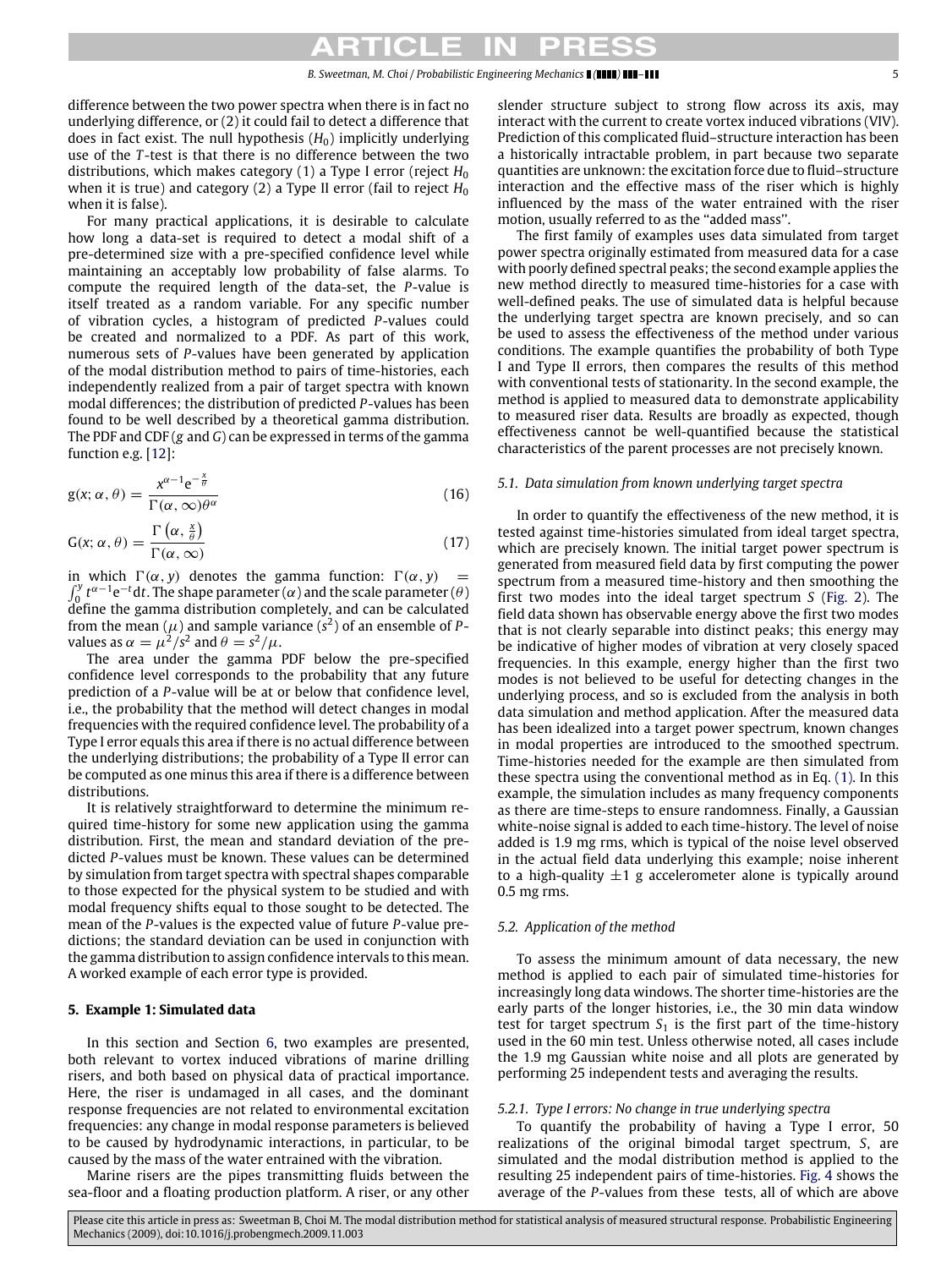<span id="page-5-0"></span>6 *B. Sweetman, M. Choi / Probabilistic Engineering Mechanics ( ) –*



**Fig. 2.** Field data spectrum and idealized target spectrum *S*.

<span id="page-5-3"></span>

**Fig. 3.** Original spectrum (*S*) and modified spectrum (*S*1).

50%. These very high *P*-values correspond to the fact that observed differences result from random chance and not from differences in the underlying spectra. The error bars correspond to a doublesided 90% confidence interval; there is almost no chance of a false alarm when at least 30 min of data is considered.

#### *5.2.2. Type II errors: Known changes in mean modal frequencies*

In this part of the example, the mean of each mode is shifted to the left. Here, the change to the mean of each mode ( $\Delta \mu_i$ ) is chosen such that each mean of each mode is shifted an amount consistent with a constant  $\Phi(z)$  of a standard normal distribution:

$$
\Delta \mu_i = z s_i; \qquad \Phi(z) = \int_{-\infty}^z \frac{1}{\sqrt{2\pi}} e^{-\frac{1}{2}u^2} du. \tag{18}
$$

For example, applying Eq. [\(18\)](#page-5-2) with  $\Phi(z)$  = 5% of the area under a standard normal distribution yields  $\Delta \mu = -0.1257 s_i$ . Transforming this value to each modal distribution of the original target spectrum, *S*, results in the new mean frequencies shown in [Table 1.](#page-6-0) The resulting spectra  $S_1$ ,  $S_2$  and  $S_3$  are target spectra with progressively greater shifts in mean modal frequencies. In addition to this mean change, the variance of each mode of each target spectrum is increased from the original by 10% while holding the total energy of the spectra constant. [Fig. 3](#page-5-3) shows the original target spectrum, *S*, with one of the modified spectra, *S*<sub>1</sub>. The resulting magnitudes of each frequency shift is particularly convenient to illustrate calculation of the amount of data required for the new method to attain a pre-determined level of effectiveness. Specifically, to the extent the Gaussian assumption is not violated, the resulting confidence levels should be a function of only the number of cycles, without regard for vibrational mode with which these cycles are associated.

<span id="page-5-1"></span>

**Fig. 4.** *P*-value that the observed differences between the time-series are due to differences between underlying spectra when in fact no such differences exist.

<span id="page-5-4"></span>

**Fig. 5.** Ability to detect underlying changes in the target spectrum as a function of time-history duration (smaller *P*-value indicates greater ability).

#### *5.2.3. Minimum required time-history duration*

After the modified target spectrum has been developed, the new *S*<sup>1</sup> and original *S* are used to simulate a total of fifty sets of time-histories. The modal distribution method is then applied to each resulting twenty-five pairs of time-histories to calculate a *P*value for each. These results are averaged and presented as [Fig. 5.](#page-5-4) The monotonic decrease shown in [Fig. 5](#page-5-4) shows greater confidence levels (smaller *P*-values) are associated with longer time-histories. Confidence levels of 95% (5% *P*-values) are often considered to indicate statistical significance. The upper two lines on the figure indicate confidence levels based on each of the first two modes. The lowest line on the figure indicates the method's capability to detect the change in the underlying spectrum using all available data, which in this case means both modes. The very subtle shift shown in [Fig. 3](#page-5-3) can be detected with about 95% confidence (5% *P*value) using only 30 min of data.

<span id="page-5-2"></span>[Fig. 6](#page-6-1) shows the probability of failing to detect the known shift in modal frequencies from [Fig. 3.](#page-5-3) These probabilities are calculated by treating the *P*-value as a random variable (Eq. [\(17\)\)](#page-4-0). Using only 30 min of data, there is about an 18% chance the method will not detect the change in the underlying spectrum with a *P*-value of 5% or less. However, given 90 min of data, the method is almost certain to detect even the very subtle change indicated in [Fig. 3.](#page-5-3)

#### *5.2.4. Minimum required number of cycles*

The main factor for determining the necessary data-set length is in fact the number of vibrational cycles rather than the temporal duration. Systems with higher frequencies or with more vibrational modes have more cycles in a fixed duration. The data of [Fig. 5](#page-5-4) is again presented as [Fig. 7,](#page-6-2) but with the *x*-axis presented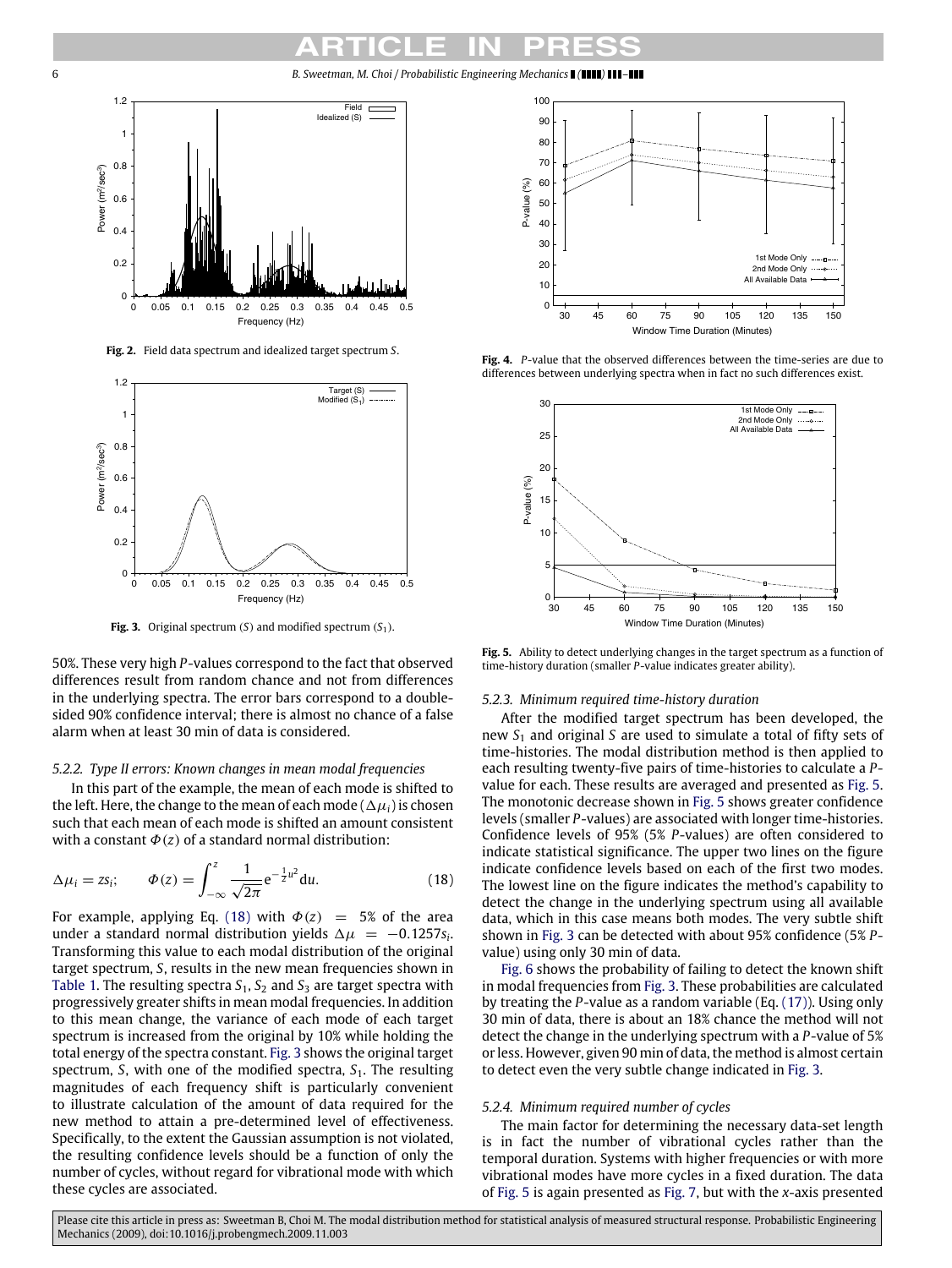*B. Sweetman, M. Choi / Probabilistic Engineering Mechanics ( ) –* 7

#### <span id="page-6-0"></span>**Table 1**

Target spectra parameters with percent change from original idealized spectrum.

| Target spectrum   | 1st mode |            |          |           | 2nd mode |            |          |            |  |
|-------------------|----------|------------|----------|-----------|----------|------------|----------|------------|--|
|                   | Mean     | Change (%) | Variance | Change(%) | Mean     | Change (%) | Variance | Change (%) |  |
|                   | 0.12500  | N/A        | 0.00060  | N/A       | 0.28500  | N/A        | 0.00120  | N/A        |  |
| $\mathcal{L}_{1}$ | 0.12192  | $-2.46$    | 0.00066  | 10        | 0.28064  | $-1.53$    | 0.00132  | 10         |  |
| رد                | 0.12037  | $-3.70$    | 0.00066  | 10        | 0.27845  | $-2.30$    | 0.00132  | 10         |  |
| 2 <sub>3</sub>    | 0.11879  | $-4.96$    | 0.00066  | 10        | 0.27622  | $-3.05$    | 0.00132  | 10         |  |

<span id="page-6-1"></span>

Fig. 6. Probability of failing to detect a known difference between underlying spectra as a function of time-history duration.

<span id="page-6-2"></span>

**Fig. 7.** Ability to detect underlying changes in the target spectrum as a function of number of cycles with and without noise.

as cycles. The number of cycles is estimated as the simulation duration times the sum of mean modal frequencies. The fact that the *P*-value predictions based on the first mode, second mode and combination nearly collapse to a single line when plotted against cycles is a property of the relative shift of each of the modal frequencies corresponding to a fixed percent of an ideal Gaussian distribution (Eq. [\(18\)\)](#page-5-2) and not of the method itself.

[Fig. 7](#page-6-2) shows that approximately 1500 cycles are needed to obtain a statistically significant detection of the very subtle shift between the *S* and  $S_1$  power spectra. The figure shows results both for an ideal noise-free signal and for a signal containing a realistic 1.9 mg of white noise. The added noise has only minimal effect on the *P*-values predicted for each mode and the overall comparison. Results for each mode and combined results all tend to collapse toward a single line as would be expected for a Gaussian distribution. Inclusion of the noise creates only a slight change in computed non-Gaussianity for each mode: average skewness for both modes is reduced from 0.082 to 0.067 and average kurtosis is increased from 3.10 to 3.15, compared with the ideal Gaussian values of 0 and 3. In [Fig. 8,](#page-6-3) however, results do not collapse to a line, which qualitatively shows the effect of strong violations of the Gaussian assumption. The level of noise included here is 19 mg,

<span id="page-6-3"></span>

**Fig. 8.** Very high noise case (19 mg): Detection of underlying changes in the target spectrum with Gaussian assumption strongly violated.

<span id="page-6-4"></span>

Fig. 9. Probability of failing to detect a known difference between underlying spectra as a function of number of cycles.

resulting in average skewness of −0.52 and kurtosis of 4.51. The *T* statistic is clearly not valid for this strong violation of the Gaussian assumption. Returning to the low noise (1.9 mg) case, [Fig. 9](#page-6-4) shows that at least 3000 cycles are needed to obtain a 5% probability of failing to detect such a shift, based on the gamma distribution. Similar results are expected for predictions using three or more modes.

Thus far, the example has sought to detect extremely subtle shifts in the underlying power spectra and detecting these shifts has required considerable time durations. Detecting larger changes between underlying spectra requires less data. [Fig. 10](#page-7-1) shows the amount of data required to detect increasingly large shifts in modal frequencies. All shifts are made to both modes in accordance with Eq. [\(18\);](#page-5-2) the details of the underlying target spectra are shown in [Table 1.](#page-6-0) The curve corresponding to shifts in mean modal frequencies corresponding to 5% of the area under the standard normal is fit through the same data as presented in [Fig. 7.](#page-6-2) The very subtle shift corresponding to 5% of the area under a normal distribution requires around 1400 cycles to detect at a 5% *P*-value; if the size of the modal shifts are approximately doubled, the required number of cycles drops to around 400 cycles.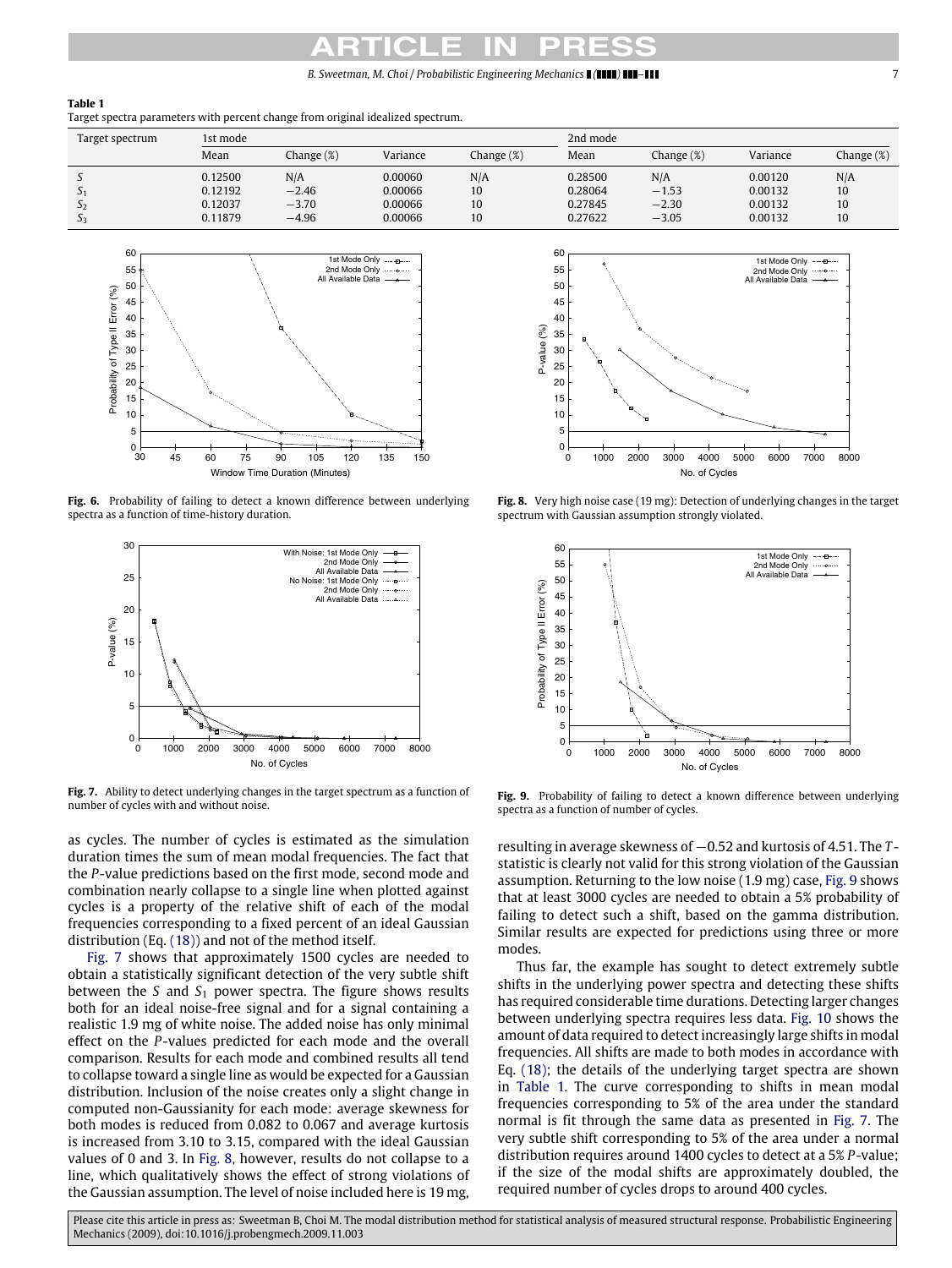8 *B. Sweetman, M. Choi / Probabilistic Engineering Mechanics ( ) –*

<span id="page-7-1"></span>

Fig. 10. Number of cycles required to detect increasingly large shifts in mean modal frequencies. Percents refer to fractions of the area under a standard normal distribution.

<span id="page-7-2"></span>

**Fig. 11.** Target spectra for use in assessing sensitivity to closely spaced peaks.

#### *5.3. Closely spaced peaks*

The newly proposed method relies on several underlying assumptions, one of which is that the peaks are well spaced. Closely spaced peaks violate the Gaussian shape assumption because the method effectively cuts off the tail of each distribution at the bottom of the trough between peaks. Here, the importance of widely spaced peaks is investigated by application of the method to spectra in which the peaks are shifted together. [Fig. 11](#page-7-2) shows the original target spectrum used in earlier parts of the example, plus two modified spectra in which the peaks have been moved together. In the earlier parts of the example, the means of the first and second modes [\(Fig. 11,](#page-7-2) upper) were 0.125 Hz and 0.285 Hz, respectively. Here, the mean of the first mode is left at 0.125 Hz, and in Test A the second mode is shifted to 0.265 Hz, and in Test B the second mode is shifted to 0.245 Hz. For each of these cases, a slight shift in the power spectrum is then introduced Case B is shown in [Fig. 11,](#page-7-2) lower. A constant magnitude of this slight shift is maintained for each case at 5% of the area under a standard normal curve to demonstrate the test sensitivity to decreasing peak spacing. [Fig. 12](#page-7-3) shows the test results in higher *p*-values (less sensitivity) with decreasing peak spacing, but the trend is not dramatic.

#### *5.4. Comparison with conventional tests*

The newly proposed method is compared with two conventional tests of statistical stationarity: the reverse arrangements test

<span id="page-7-3"></span>

**Fig. 12.** Ability to detect underlying changes in the target spectrum for progressively more closely spaced peaks.

and the runs test e.g. [\[13,](#page-9-12)[14\]](#page-9-13). Numerous pairs of 150 min timeseries were used to test these conventional methods. These tests were made for both Type I and Type II errors using the same data as previously used to verify the new method. Neither of these conventional methods was found to be able to meaningfully detect the change in the target spectrum.

The reverse arrangements test never detected a statistical change in the time-series, regardless of whether or not there is a change between underlying spectra. Results from the runs test varied with the number of segments into which the time-series was divided as part of the test, but in no case were the results useful. When 40 segments were used, the probability of a Type I error (false alarm) was found to be 24% and the probability of a Type II error 76%. Using 100 segments, the probability of a Type I error was found to be 52% and probability of a Type II error 44%. Recall that the new modal distribution method applied to these same time-series yielded a probability of a Type I error and of a Type II error near zero [\(Figs. 4](#page-5-1) and [6\)](#page-6-1).

#### <span id="page-7-0"></span>**6. Example 2: Measured data**

In this section, the modal distribution method is applied to measured acceleration time-histories of marine risers. Assessment of the effectiveness of any new statistical method applied to fieldmeasured data is challenging because the true answer, whether or not the data-sets represent the same underlying process, generally is not known. Here, four individual measured time-series are selected for which the actual process is relatively simple and well understood.

[Figs. 13](#page-8-0) and [14](#page-8-1) show power spectra of the measured acceleration time-histories, each of which was computed as an SRSS of accelerations along the three principal axes of a single accelerometer for a single 30 min data-set. All four of these spectra exhibit exceptionally well-defined peaks, which gives further insight into the process, but unfortunately do not conform well to the Gaussian assumption. Applying the MDM to time-histories measured at the same time but at different locations along the riser length gives good assurance that the vibrations represent the same parent process. The motion associated with [Fig. 13](#page-8-0) is a vibration having transverse motion along the length characteristic of a string vibrating in its second and fourth physical modes, as deduced from a series of accelerometers along the riser length. The motion associated with [Fig. 14](#page-8-1) was measured later and the associated motion is characteristic of the third and fourth physical modes of vibration.

[Figs. 15](#page-8-2) and [16](#page-8-3) show the results of application of the MDM to the measured time-histories. In this test, the frequency range was manually limited to 0.035 Hz to 0.075 Hz, which effectively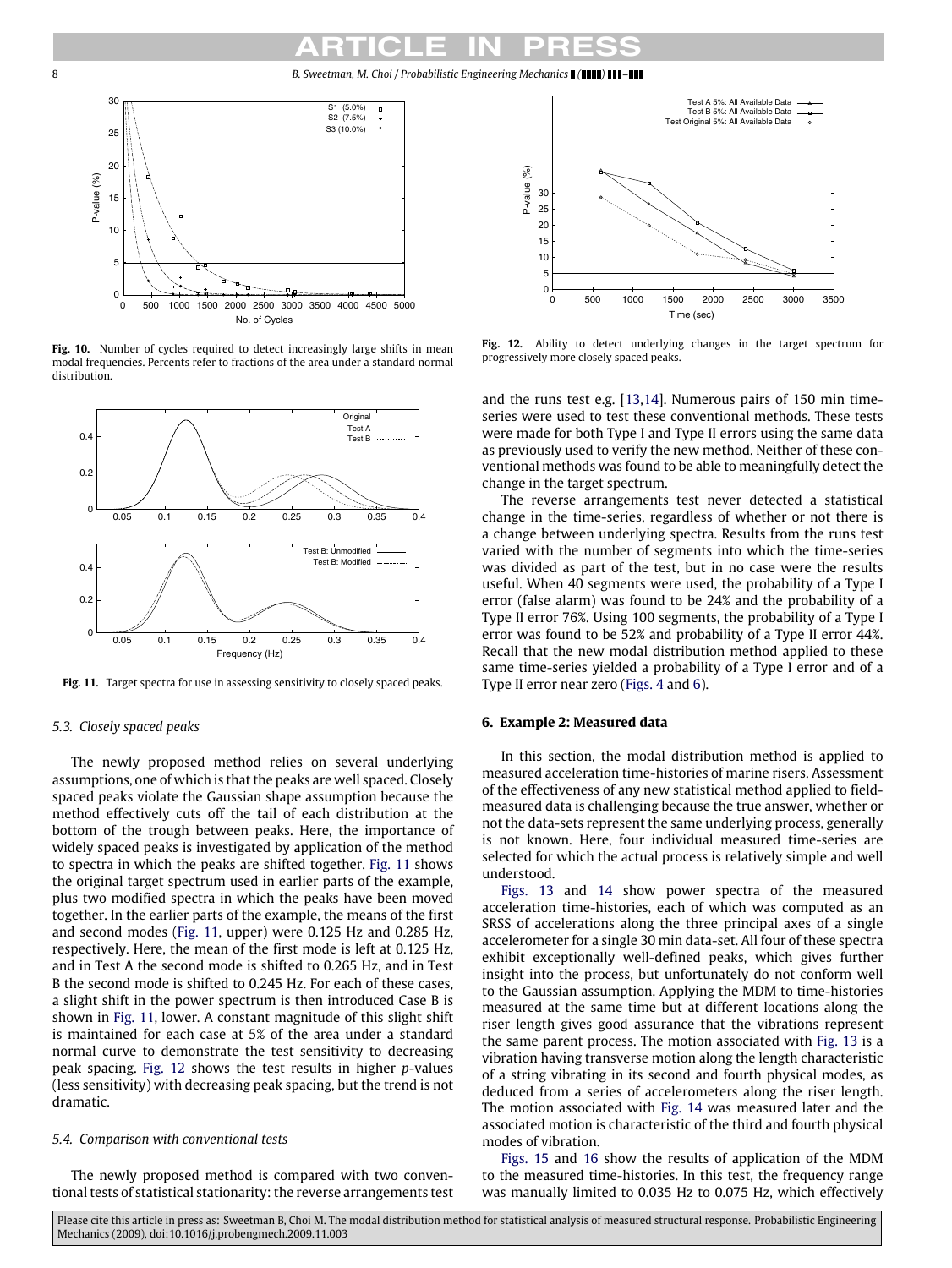*B. Sweetman, M. Choi / Probabilistic Engineering Mechanics ( ) –* 9

<span id="page-8-0"></span>

**Fig. 13.** Observed power spectra for riser vibration characteristic of modes 2 and 4.

<span id="page-8-1"></span>

Fig. 14. Power spectra observed later for the lower riser location (162 m above seabed). Vibration characteristic of modes 2 and 4 compared with modes 3 and 4.

eliminates considerable low-frequency energy from the deeper accelerometer location. The method was found to be far less effective without this manual intervention. [Fig. 15](#page-8-2) shows the results of the MDM being exercised on the pair of acceleration time-histories that both represent the same parent process [\(Fig. 13\)](#page-8-0). As expected, the MDM predicts there is only a very small overall chance that these time-histories do not represent the same process. The method did find a statistically significant difference between the two higher peaks of the spectra, most probably because of the substantially higher noise level at the more deep-water sensor location. The lower mode, however, showed virtually no statistical difference, and its substantially larger area caused it to dominate the overall MDM result.

In contrast, [Fig. 16](#page-8-3) shows results for two time-histories, both measured at more deep-water sensor, but at different times (the lower plots on [Figs. 13](#page-8-0) and [14\)](#page-8-1). Significantly different frequencies in the first peak are expected because different physical modes of vibration were observed at the two times. As expected, the MDM found a large difference between the lower peaks of the two spectra, and the relatively larger energy of that vibration caused it to dominate the overall MDM prediction.

The cases presented in this example were selected from a large set of available data because the physical vibration modes are clear and the peaks in the power spectrum are well defined. In addition to these cases, the investigators also exercised the MDM on more complex cases including: high degrees of non-stationarity, modal peaks clearly corrupted by wave motion of the vessel, and spectra with poorly defined peaks. In cases including very complicated

<span id="page-8-2"></span>

**Fig. 15.** MDM results from comparison of time-histories measured at upper and lower locations at the same time. Behavior characteristic of modes 2 and 4.

<span id="page-8-3"></span>

**Fig. 16.** MDM results comparing time-histories measured at the same location but at separate times. Behavior characteristic of modes 2 and 4 versus 3 and 4.

riser behavior, it was at times difficult to ascertain exactly what should be concluded from the numerical results produced by the MDM. These complex cases were not believed to be helpful as published examples, but the reader is cautioned that interpretation of MDM results for very complex structural behaviors may not be straightforward.

# **7. Conclusions**

A newly proposed modal distribution method of quantifying the significance of subtle changes in modal vibrations based on power spectra has been presented. The new method is very effective at detecting changes in mean frequencies of individual modal vibrations [\(Figs. 5–10\)](#page-5-4), even if the data is simulated from underlying target spectra with only very subtle differences [\(Fig. 3\)](#page-5-3). The method is also very robust against false alarms. The amount of data required decreases considerably if larger changes in underlying spectra are to be detected [\(Fig. 10\)](#page-7-1). The new method is considerably more effective than the conventional runs and reverse arrangements tests. The method has been demonstrated to be effective on measured data exhibiting relatively simple vibratory behavior [\(Figs. 15](#page-8-2) and [16\)](#page-8-3), but application on very complex behaviors may not be straightforward.

The modal distribution method is based on transforming individual modes of a power spectrum into a statistical distribution, which enables application of conventional statistical tools. Response modes containing frequencies of dominant excitation can be explicitly excluded from the analysis. After transformation into probability space, each modal response is treated as an independent statistical distribution for which the spectral moments are directly calculated from geometry. The mean and variance are calculated independently for each individual mode of each of two